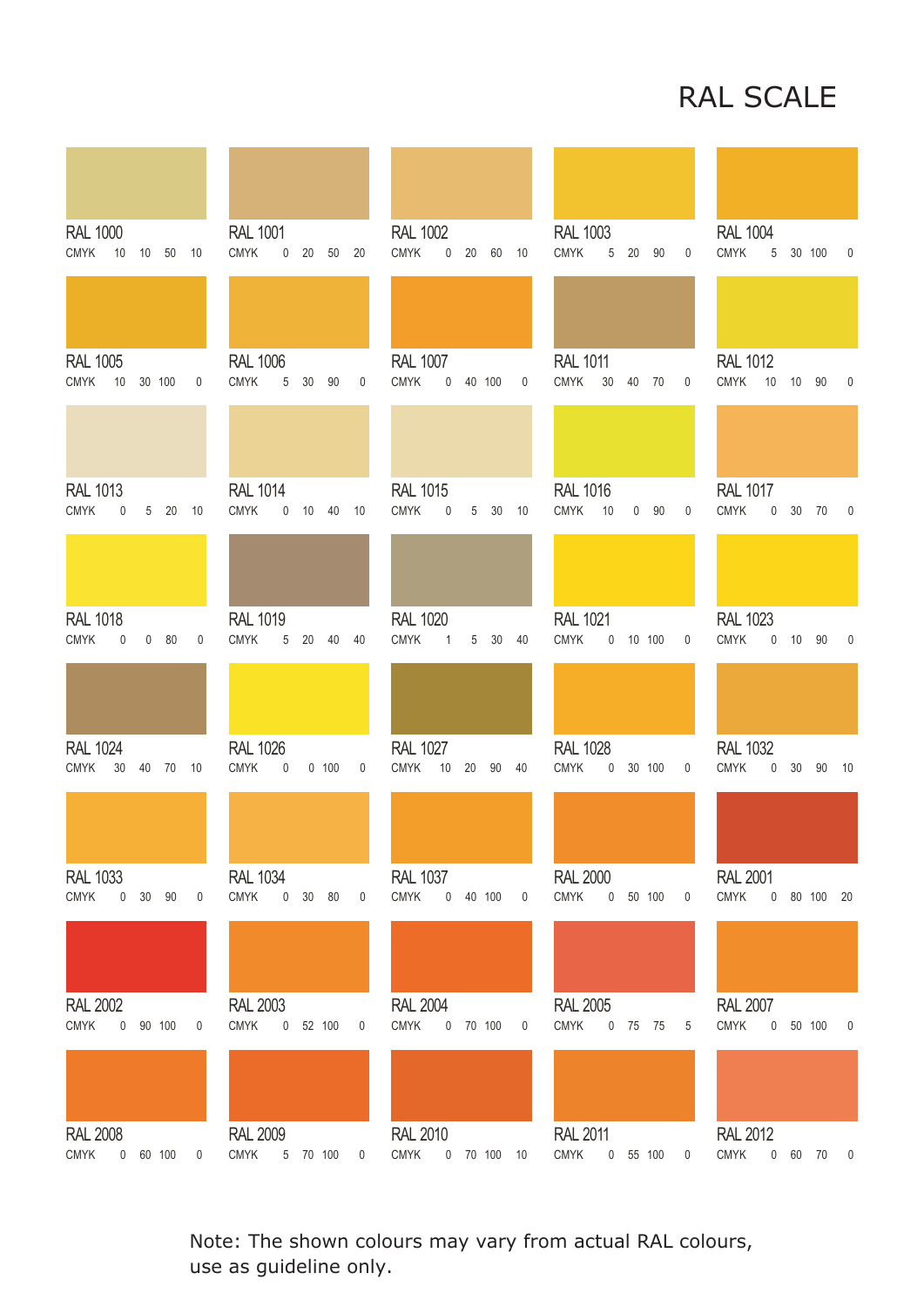| <b>RAL 3000</b><br><b>CMYK</b><br>0 100 100 20        | <b>RAL 3001</b><br><b>CMYK</b><br>20 100 90 10        | <b>RAL 3002</b><br>CMYK 10 100 90 20                     | <b>RAL 3003</b><br><b>CMYK</b><br>0 100 100 40        | <b>RAL 3004</b><br>CMYK 20 100 100 60                         |
|-------------------------------------------------------|-------------------------------------------------------|----------------------------------------------------------|-------------------------------------------------------|---------------------------------------------------------------|
|                                                       |                                                       |                                                          |                                                       |                                                               |
| <b>RAL 3005</b><br>CMYK 20 100 80 40                  | <b>RAL 3007</b><br><b>CMYK</b><br>60 100 70 80        | <b>RAL 3009</b><br><b>CMYK</b><br>5 90 100 80            | <b>RAL 3011</b><br>CMYK 20 100 100 40                 | <b>RAL 3012</b><br><b>CMYK</b><br>5<br>50 50<br>- 10          |
|                                                       |                                                       |                                                          |                                                       |                                                               |
| <b>RAL 3013</b><br>CMYK 20<br>90 100 20               | <b>RAL 3014</b><br><b>CMYK</b><br>0 70 30 10          | <b>RAL 3015</b><br><b>CMYK</b><br>0 50 20 10             | <b>RAL 3016</b><br><b>CMYK</b><br>0 90 90 20          | <b>RAL 3017</b><br><b>CMYK</b><br>$0\quad 80\quad 50$<br>10   |
|                                                       |                                                       |                                                          |                                                       |                                                               |
| <b>RAL 3018</b><br><b>CMYK</b><br>5 90 70<br>5        | <b>RAL 3020</b><br>CMYK  0 100 100 10                 | <b>RAL 3022</b><br><b>CMYK</b><br>0 60 70<br>$\mathbf 0$ | <b>RAL 3024</b><br><b>CMYK</b><br>0 80 90<br>0        | <b>RAL 3026</b><br>CMYK  0 80 100<br>0                        |
|                                                       |                                                       |                                                          |                                                       |                                                               |
| <b>RAL 3027</b><br>CMYK  0 100  70  20                | <b>RAL 3031</b><br>CMYK 20 100 90 20                  | <b>RAL 4001</b><br>CMYK 60 70 5 10                       | <b>RAL 4002</b><br>CMYK 40 100 90<br>5 <sub>5</sub>   | <b>RAL 4003</b><br>CMYK 10 70 10<br>$\mathbf 0$               |
|                                                       |                                                       |                                                          |                                                       |                                                               |
| <b>RAL 4004</b><br><b>CMYK</b><br>60 100<br>50<br>20  | <b>RAL 4005</b><br>CMYK<br>60 100<br>5<br>10          | <b>RAL 4006</b><br>CMYK<br>50 100<br>0<br>10             | <b>RAL 4007</b><br><b>CMYK</b><br>70 100<br>20<br>60  | <b>RAL 4008</b><br><b>CMYK</b><br>60<br>$\pmb{0}$<br>90<br>10 |
|                                                       |                                                       |                                                          |                                                       |                                                               |
| <b>RAL 4009</b><br><b>CMYK</b><br>40<br>40<br>30<br>0 | <b>RAL 4010</b><br><b>CMYK</b><br>10<br>90<br>30<br>0 | <b>RAL 5000</b><br>CMYK 100<br>5<br>40<br>40             | <b>RAL 5001</b><br><b>CMYK</b><br>90<br>0<br>80<br>20 | <b>RAL 5002</b><br>CMYK 100<br>0<br>70<br>40                  |
|                                                       |                                                       |                                                          |                                                       |                                                               |
| <b>RAL 5003</b><br>CMYK 100 50 0 80                   | <b>RAL 5004</b><br>CMYK 100 100 70 40                 | <b>RAL 5005</b><br>CMYK 100 40 0 40                      | <b>RAL 5007</b><br>CMYK 80 20 0 40                    | <b>RAL 5008</b><br>CMYK 60<br>$0 \quad 0 \quad 90$            |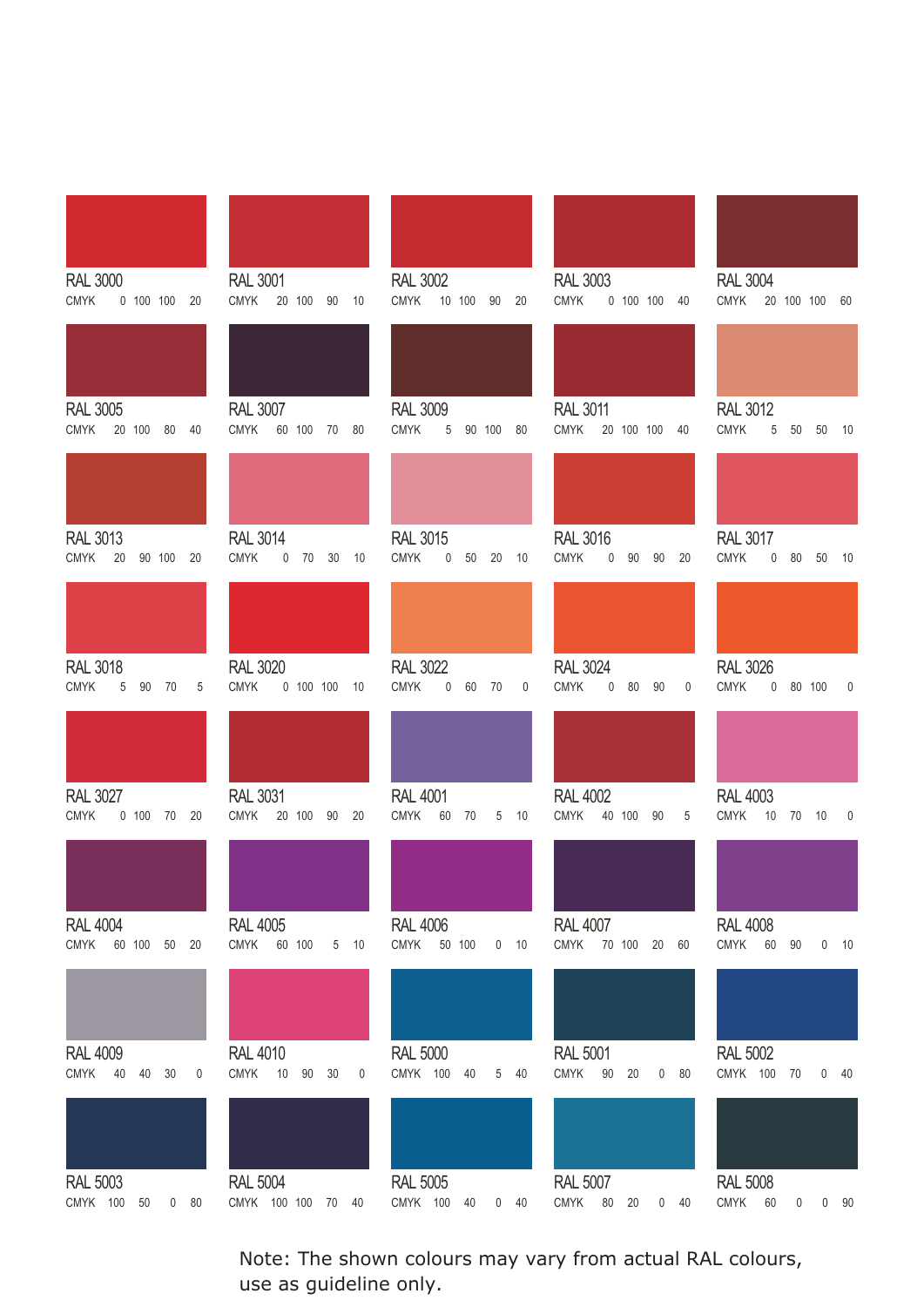| <b>RAL 5009</b><br><b>CMYK</b><br>90<br>30  10  40   | <b>RAL 5010</b><br>CMYK 100<br>40<br>5 <sup>5</sup><br>40 | <b>RAL 5011</b><br>CMYK 100 60 10 80                | <b>RAL 5012</b><br><b>CMYK</b><br>90<br>30<br>10 10 | <b>RAL 5013</b><br>CMYK 100<br>60<br>0 60                         |
|------------------------------------------------------|-----------------------------------------------------------|-----------------------------------------------------|-----------------------------------------------------|-------------------------------------------------------------------|
|                                                      |                                                           |                                                     |                                                     |                                                                   |
| <b>RAL 5014</b><br><b>CMYK</b><br>50<br>20<br>$0$ 40 | <b>RAL 5015</b><br>CMYK 100<br>30<br>$0$ 10               | <b>RAL 5017</b><br>CMYK 100 20<br>5 40              | <b>RAL 5018</b><br><b>CMYK</b><br>90<br>10 40 10    | <b>RAL 5019</b><br>CMYK 100<br>50 20<br>- 10                      |
|                                                      |                                                           |                                                     |                                                     |                                                                   |
| <b>RAL 5020</b><br>CMYK 100<br>0 40 80               | <b>RAL 5021</b><br>CMYK 100<br>20 50 10                   | <b>RAL 5022</b><br>CMYK 100 100 40 40               | <b>RAL 5023</b><br><b>CMYK</b><br>80<br>40<br>10 20 | <b>RAL 5024</b><br>CMYK 70 20 10 20                               |
|                                                      |                                                           |                                                     |                                                     |                                                                   |
| <b>RAL 6000</b><br>CMYK 80 20 60 20                  | <b>RAL 6001</b><br>CMYK 90<br>30 90 10                    | <b>RAL 6002</b><br><b>CMYK</b><br>90  40  90  10    | <b>RAL 6003</b><br>CMYK 80<br>50<br>80 20           | <b>RAL 6004</b><br>CMYK 100 50 60<br>-40                          |
|                                                      |                                                           |                                                     |                                                     |                                                                   |
| <b>RAL 6005</b><br>CMYK 100 60 90 20                 | <b>RAL 6006</b><br>CMYK 90<br>80<br>90<br>20              | <b>RAL 6007</b><br><b>CMYK</b><br>80<br>50 80<br>60 | <b>RAL 6008</b><br>CMYK 70 50 70 80                 | <b>RAL 6009</b><br><b>CMYK</b><br>90<br>50 90<br>60               |
|                                                      |                                                           |                                                     |                                                     |                                                                   |
| <b>RAL 6010</b><br><b>CMYK</b><br>70 10 80 40        | <b>RAL 6011</b><br><b>CMYK</b><br>70<br>30 70<br>5        | <b>RAL 6012</b><br>CMYK 100 80 100 20               | RAL 6013<br><b>CMYK</b><br>40 20<br>60<br>40        | <b>RAL 6014</b><br><b>CMYK</b><br>$80\,$<br>50<br>90<br>60        |
|                                                      |                                                           |                                                     |                                                     |                                                                   |
| <b>RAL 6015</b><br>CMYK 80<br>60 70 40               | <b>RAL 6016</b><br>CMYK 100 30 80<br>0                    | <b>RAL 6017</b><br><b>CMYK</b><br>80<br>20 100 10   | <b>RAL 6018</b><br><b>CMYK</b><br>70<br>$0$ 90<br>0 | <b>RAL 6019</b><br><b>CMYK</b><br>35<br>40<br>$\overline{0}$<br>0 |
| <b>RAL 6020</b>                                      | <b>RAL 6021</b>                                           | <b>RAL 6022</b>                                     | <b>RAL 6024</b>                                     | <b>RAL 6025</b>                                                   |
| CMYK 90 60 80<br>20                                  | <b>CMYK</b><br>50<br>10 50 10                             | CMYK 90 80 100 20                                   | CMYK 90 10 80<br>10                                 | <b>CMYK</b><br>80<br>30 90<br>10                                  |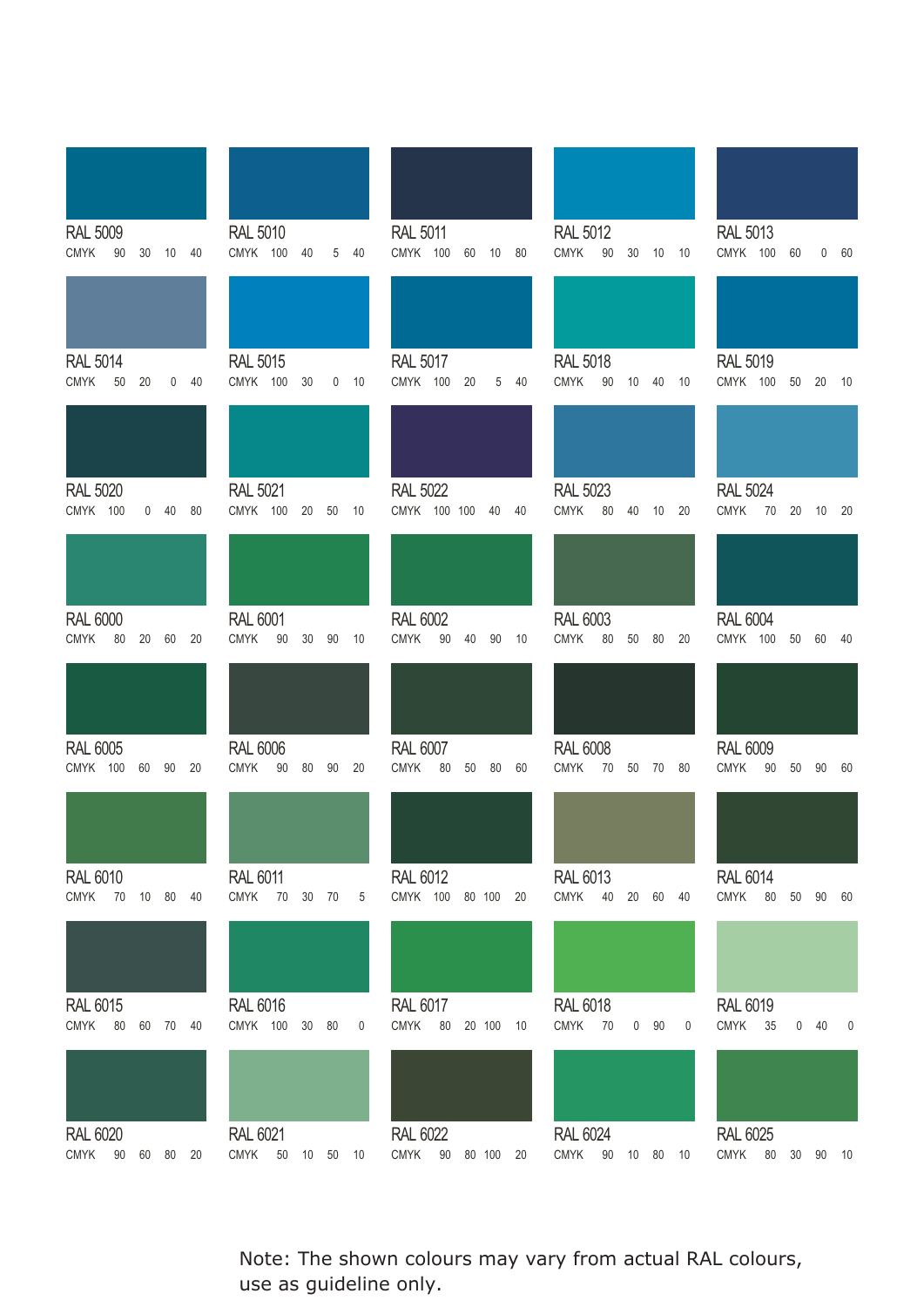| <b>RAL 6026</b><br>CMYK 100 30 70 40               | <b>RAL 6027</b><br><b>CMYK</b><br>60<br>$0\quad 30$<br>$\mathbf 0$ | <b>RAL 6028</b><br>CMYK 100 60 100<br>$\mathbf 0$                                           | <b>RAL 6029</b><br>CMYK 100 20 100<br>5                          | <b>RAL 6032</b><br><b>CMYK</b><br>90<br>10 80<br>$\mathbf 0$        |
|----------------------------------------------------|--------------------------------------------------------------------|---------------------------------------------------------------------------------------------|------------------------------------------------------------------|---------------------------------------------------------------------|
|                                                    |                                                                    |                                                                                             |                                                                  |                                                                     |
| <b>RAL 6033</b><br>CMYK 80<br>20 50<br>$\mathbf 0$ | <b>RAL 6034</b><br><b>CMYK</b><br>60<br>10 40<br>0                 | <b>RAL 7000</b><br><b>CMYK</b><br>$50\,$<br>10<br>5 40                                      | <b>RAL 7001</b><br><b>CMYK</b><br>10<br>0<br>$0$ 40              | <b>RAL 7002</b><br><b>CMYK</b><br>30<br>30<br>50<br>40              |
|                                                    |                                                                    |                                                                                             |                                                                  |                                                                     |
| <b>RAL 7003</b><br><b>CMYK</b><br>20 40 40<br>30   | <b>RAL 7004</b><br><b>CMYK</b><br>$\pmb{0}$<br>0<br>$0$ 45         | <b>RAL 7005</b><br><b>CMYK</b><br>30<br>10 20 60                                            | <b>RAL 7006</b><br><b>CMYK</b><br>0 10 30 60                     | <b>RAL 7008</b><br><b>CMYK</b><br>$30\,$<br>40 70 40                |
|                                                    |                                                                    |                                                                                             |                                                                  |                                                                     |
| <b>RAL 7009</b><br>CMYK 20<br>50 40 80             | <b>RAL 7010</b><br><b>CMYK</b><br>20<br>5 30 80                    | <b>RAL 7011</b><br><b>CMYK</b><br>40<br>10 20 80                                            | <b>RAL 7012</b><br><b>CMYK</b><br>20<br>$0$ 10 80                | <b>RAL 7013</b><br>CMYK 10 10 40 80                                 |
|                                                    |                                                                    |                                                                                             |                                                                  |                                                                     |
| <b>RAL 7015</b><br>CMYK 40<br>10 10 80             | <b>RAL 7016</b><br><b>CMYK</b><br>60<br>30<br>30 80                | <b>RAL 7021</b><br><b>CMYK</b><br>50<br>10<br>5 95                                          | <b>RAL 7022</b><br><b>CMYK</b><br>30 <sup>°</sup><br>20<br>40 80 | <b>RAL 7023</b><br><b>CMYK</b><br>40<br>20<br>40<br>40              |
|                                                    |                                                                    |                                                                                             |                                                                  |                                                                     |
| <b>RAL 7024</b><br>CMYK 80<br>60 50 40             | <b>RAL 7026</b><br>CMYK 60 20 30 80                                | <b>RAL 7030</b><br>CMYK 20 10 20 40                                                         | <b>RAL 7031</b><br>CMYK 60 30 30 40                              | <b>RAL 7032</b><br><b>CMYK</b><br>0<br>20<br>- 40<br>$\overline{0}$ |
|                                                    |                                                                    |                                                                                             |                                                                  |                                                                     |
| <b>RAL 7033</b><br>CMYK 30 10 30 40                | <b>RAL 7034</b><br><b>CMYK</b><br>$5\phantom{.0}$<br>5 40 40       | <b>RAL 7035</b><br><b>CMYK</b><br>$\,$ 5 $\,$<br>$20\,$<br>5 <sup>5</sup><br>$\overline{0}$ | <b>RAL 7036</b><br><b>CMYK</b><br>10 10 10 40                    | <b>RAL 7037</b><br><b>CMYK</b><br>30<br>20 20 40                    |
|                                                    |                                                                    |                                                                                             |                                                                  |                                                                     |
| <b>RAL 7038</b><br>CMYK 30 10 20 20                | <b>RAL 7039</b><br>CMYK 50 40 50 40                                | <b>RAL 7040</b><br>CMYK 20<br>5 10 40                                                       | <b>RAL 7042</b><br>CMYK 30 10 20 40                              | <b>RAL 7043</b><br>CMYK 30 10 20 80                                 |